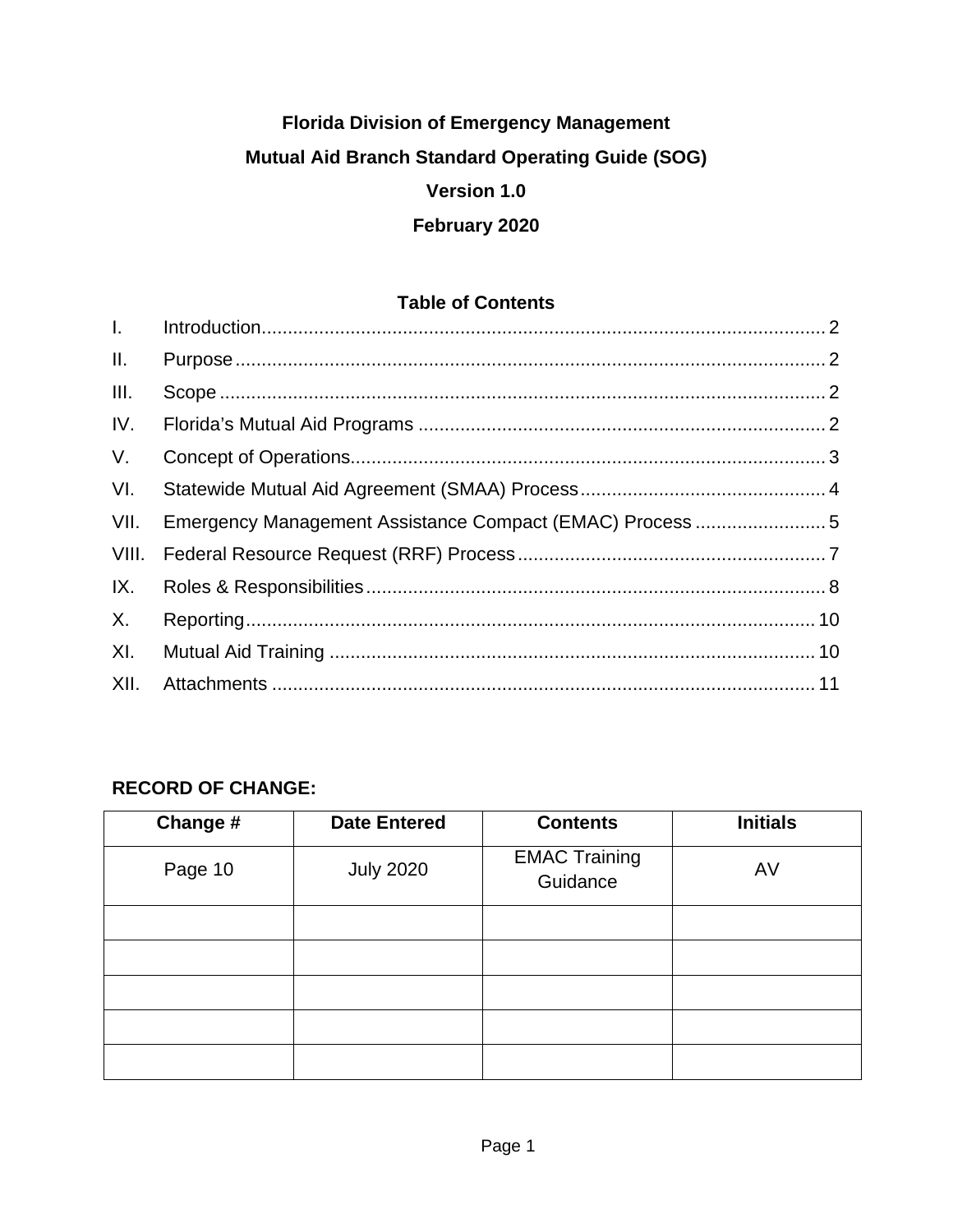## <span id="page-1-0"></span>I. Introduction

- a. Large-scale emergencies and disasters may exceed the capabilities of state and local government to effectively respond and recover. Resources may be required from outside the affected area to augment on-going efforts. Assistance may be provided from in-state mutual aid, inter-state mutual aid, and requests for federal assistance.
- b. The Mutual Aid Branch (Branch) resides within the Logistics Section, and the Mutual Aid Branch Director reports directly to the Logistics Section Chief. The Branch has three main functions: (1) The Statewide Mutual Aid Agreement, (2) the Emergency Management Assistance Compact, and (3) the Federal Resource Request Form.
- <span id="page-1-1"></span>II. Purpose
	- a. The purpose of this SOG is to provide guidelines for the Mutual Aid Branch to implement the procedures of Florida's mutual aid programs as listed above.
- <span id="page-1-2"></span>III. Scope

This Operational Guide is limited to the coordination, tasking, and utilization of Intra-State and Inter-State mutual aid, and processing Resource Request Forms. This SOG is based on the [State Unified Logistics Plan](https://floridadisaster.org/globalassets/dem/response/logistics/florida-unified-logistics-plan-sop-approved-ver-1.0.pdf) and establishes policies and guidelines for local and state decision-makers to follow during a major or catastrophic disaster.

## <span id="page-1-3"></span>IV. Florida's Mutual Aid Programs

- a. The Florida Division of Emergency Management (FDEM) is tasked with implementing mutual aid programs at the local, state, and federal level. This section outlines each of the 3 main programs responsible to FDEM. These mutual aid programs are essential components of emergency management planning, response and recovery operations. They can increase available resources and improve response and recovery efforts.
- b. Statewide Mutual Aid Agreement (SMAA)
	- i. Per [Florida Statute](http://www.leg.state.fl.us/statutes/index.cfm?App_mode=Display_Statute&Search_String=&URL=0200-0299/0252/Sections/0252.40.html) § 252.40, the governing body of political subdivisions may enter into mutual aid agreements for emergency aid and assistance in case of emergencies too extensive to be dealt with unassisted. The Statewide Mutual Aid Agreement serves as a venue for the exchange of emergency resources throughout the State of Florida. All 67 counties are required signatories of the agreement.
	- ii. The agreement itself outlines terms in which SMAA may be used. It also requires parties in mutual aid agreements to complete a "Form B," which captures mission authorization and cost estimates for reimbursement. The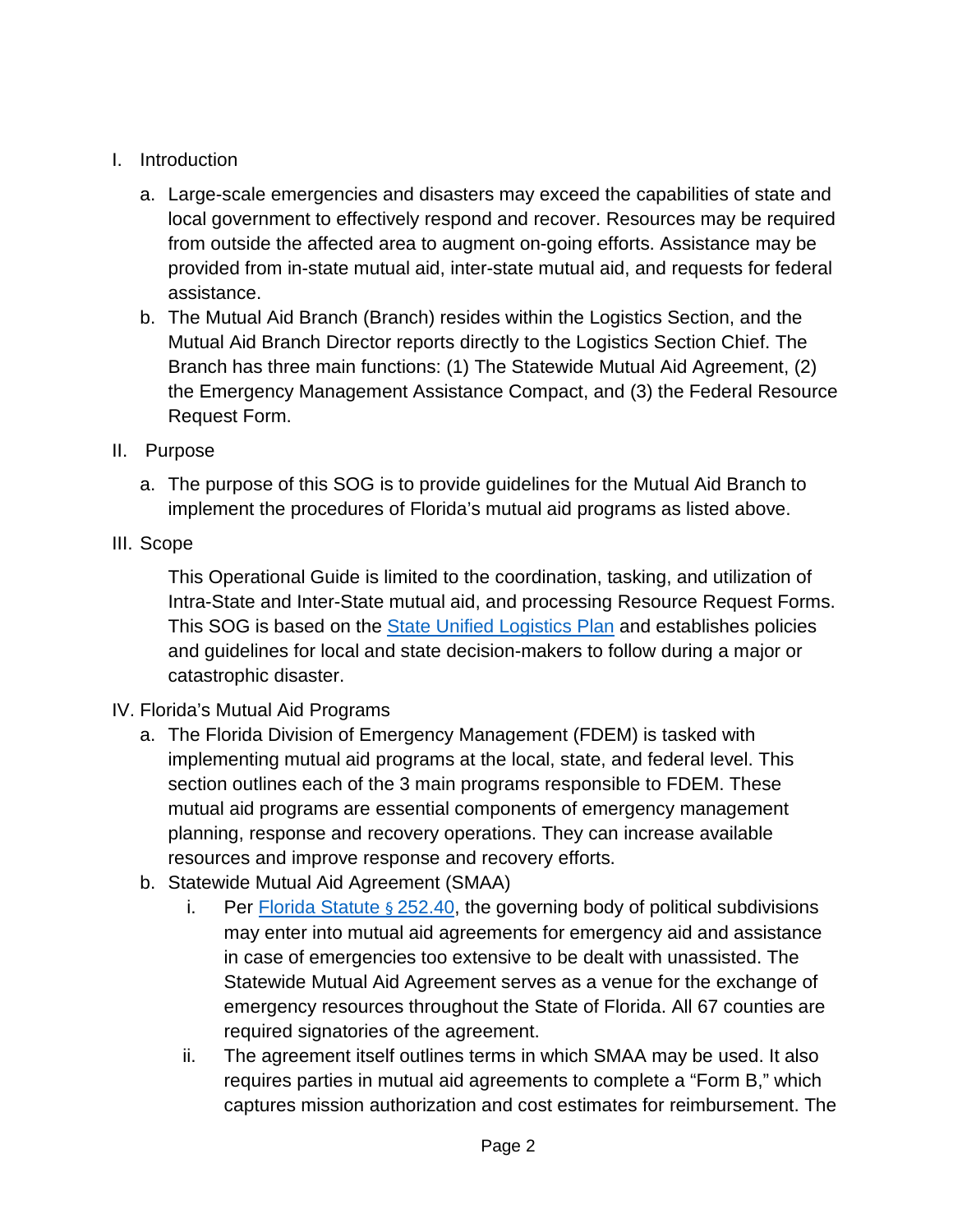SMAA is intended to allow for more timely and cost-effective resource acquisition than out-of-state mutual aid or federal assistance typically provides.

- c. Emergency Management Assistance Compact (EMAC)
	- i. The Emergency Management Assistance Compact is managed by the National Emergency Management Association (NEMA). All 13 articles of The Compact were ratified by the State of Florida and established in the Florida Statutes § 252.920. All 50 States, as well as the District of Columbia, Puerto Rico, and the U.S. Virgin Islands, have also ratified the articles of the Emergency Management Assistance Compact. These states are referred to as "member states."
	- ii. EMAC serves as an avenue for member states to provide assistance to requesting states. A gubernatorial declaration is required to activate EMAC and request assistance. The exchange of resources is coordinated with the Mutual Aid Branch through a Resource Support Agreement (RSA), formerly known as the Request for Assistance (REQ-A).
	- iii. EMAC provides access to a larger pool of resources than the SMAA and allows specialized state resources to be deployed out-of-state. EMAC is potentially more cost-effective than requests for federal assistance.
- d. Federal Resource Request Form (RRF)
	- i. The Federal Resource Request Form (RRF) allows the State of Florida to request federal resources. FDEM may request specialized federal resources or assistance once the State of Florida has expended its available resources. Federal resource requests can only be approved by the Governor's Authorized Representatives, as established in a memorandum between FDEM and the Federal Emergency Management Agency (FEMA) Region IV Response.
- e. Other Mutual Aid Programs
	- i. Other Emergency Support Functions (ESFs) may maintain their own mutual aid agreements for emergency assistance. The Florida Department of Law Enforcement manages mutual aid resource requests through ESF-16. ESF 4/9 manages mutual aid missions within its jurisdiction through the Florida Fire Chief's Association Statewide Emergency Response Plan (SERP). ESF-8 manages their mutual aid requests prior to the activation of the National Ambulance Contract or an EMAC request is made for additional resources.
- <span id="page-2-0"></span>V. Concept of Operations
	- a. This section provides guidance for the mission process when the State Emergency Operations Center (SEOC) is activated to level 1 or 2. Additional staff will be required to augment the responsibilities and functions of the Mutual Aid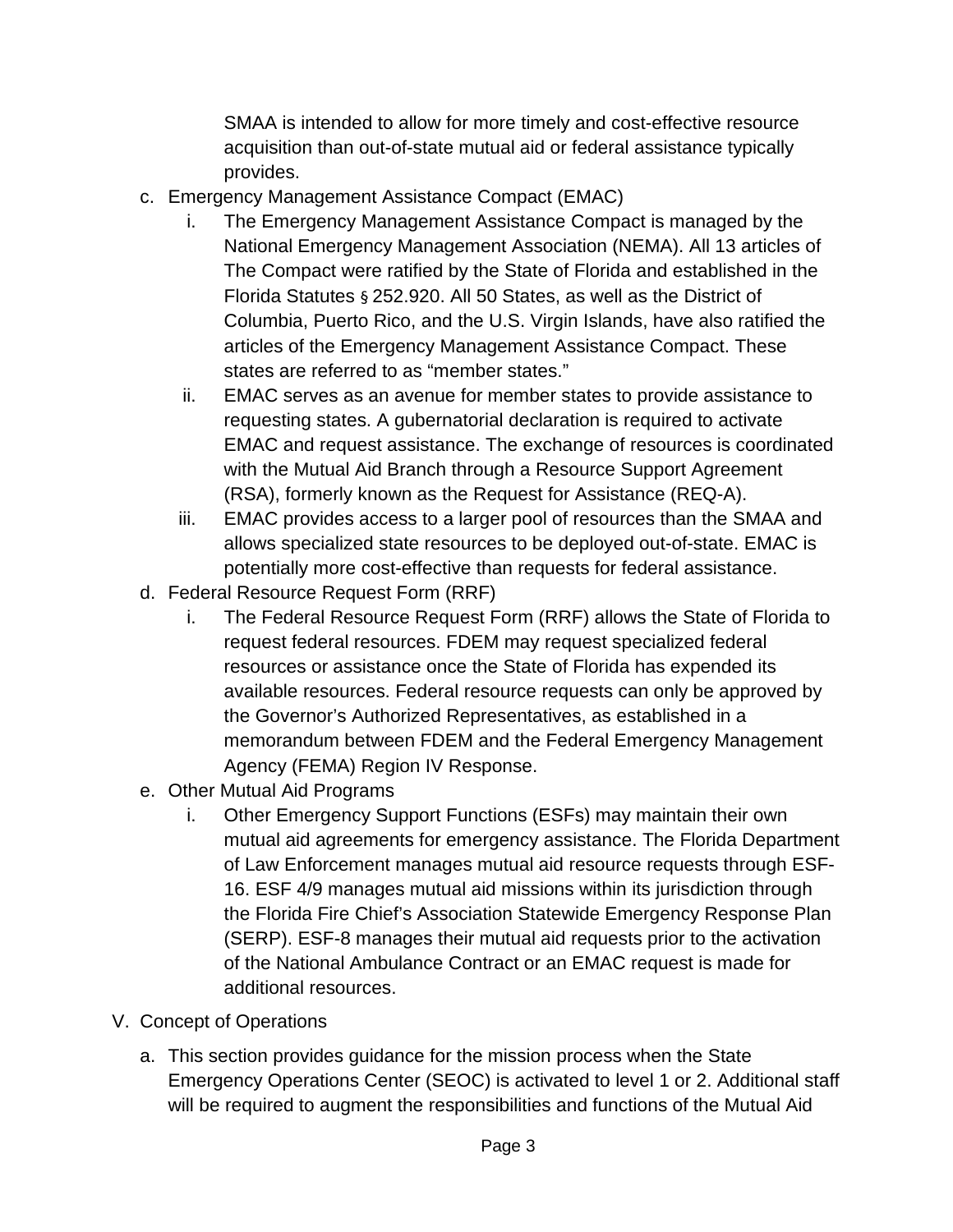Branch. The forms for each of the mutual aid requests can be found in WebEOC in the SERT File Library.

- b. Mission Flow
	- i. Once a resource shortfall has been identified by the requesting entity in need, they will input their request as a mission in WebEOC. The request should include all of the required fields in WebEOC to be considered a complete mission request. Resource requestors should be as specific as possible for their needs, and assisting entities are encouraged to ask questions for clarification.
	- ii. The mission will then go to the applicable Branch & ESF to fulfill the mission. If the needs exceed the abilities of the ESF, then the mission will be tasked to the State Logistics Section to determine the means to acquire the resources.
	- iii. If mutual aid is determined to be the best option to address the resource shortfall, the State Logistics Section will task the mission to the Mutual Aid Branch.
	- iv. The Mutual Aid Branch will acknowledge the request by changing the status in WebEOC from "Tasked," to "In-Progress Mobilizing." Each request will be recorded and tracked on the Daily Log. More information on the Daily Log can be found in the reporting section.
	- v. The Mutual Aid Branch will evaluate each request to determine:
		- 1. The viability and priority of the request,
		- 2. whether additional information is needed, and
		- 3. if adequate resources are available within the state to address the resource request.
- vi. The Mutual Aid Branch will work with the resource requestor to determine the best option to address the resource shortfall.
- vii. To complete the request, follow the procedure outlined in the SMAA, EMAC, and RRF Section in each specific portion of the concept of operations.
- viii. After the resource is acquired, the resource requestor will be responsible for the operational coordination, mobilization, demobilization process for the resource. However, the entity will work with the Mutual Aid Branch informed about the whereabouts of the resource.
- ix. Upon completion of the mission, the WebEOC Mission is changed to "Demobilizing," until the resources arrive back to their jurisdiction. Then, the mission is changed to "Complete." The requesting party is responsible for reimbursing the assisting party.
- <span id="page-3-0"></span>VI. Statewide Mutual Aid Agreement (SMAA) Process
	- a. Resources can often be secured through the SMAA process in an expedited and cost-effective manner. The following section provides guidance for coordinating and tasking resources through the SMAA.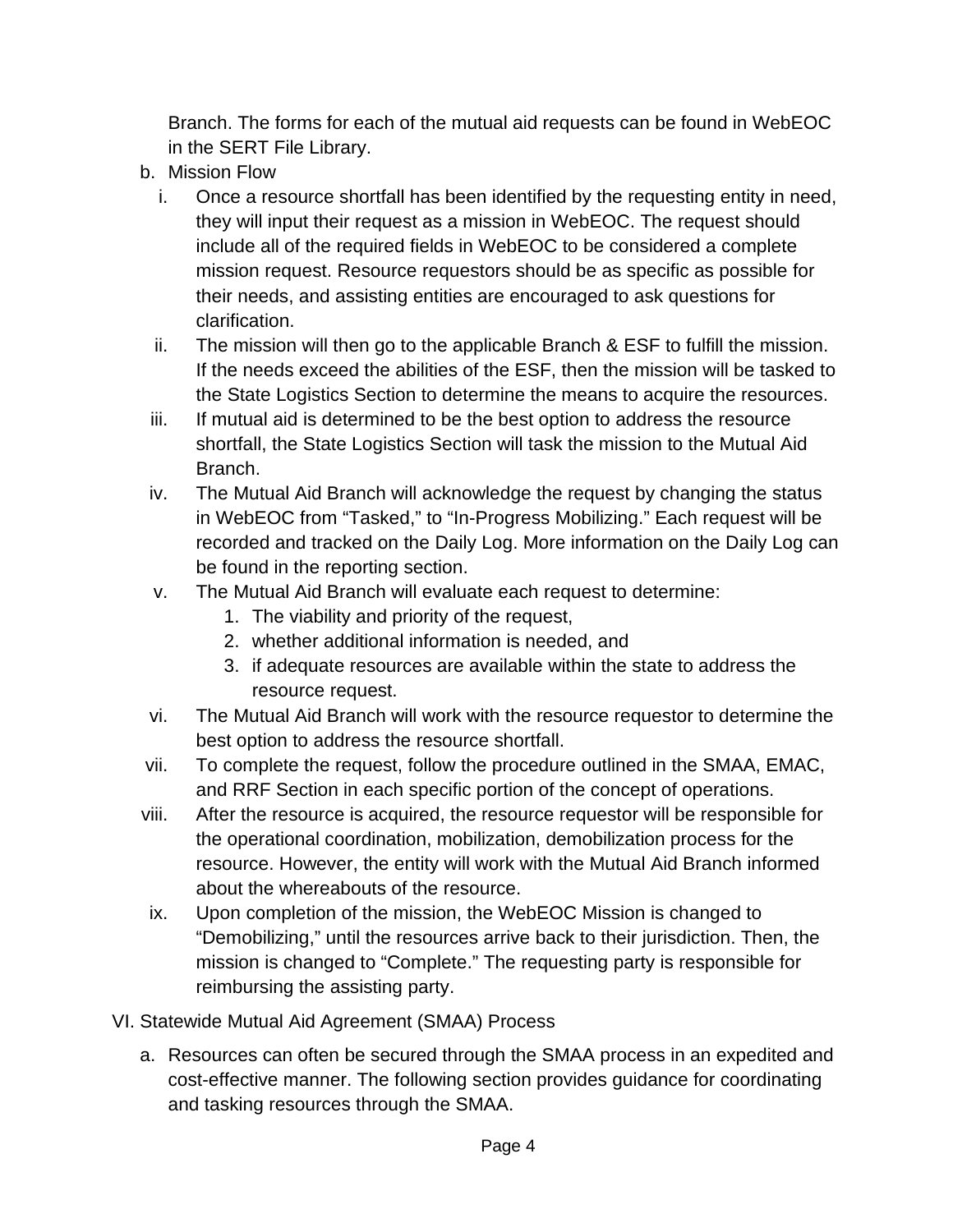- 1. Request for mutual aid is tasked to the Mutual Aid Branch through WebEOC.
- 2. When it is determined that in-state mutual aid through the SMAA is best to address the resource request, the Mutual Aid Branch will work with the resource requestor to complete Section I of the SMAA Form B.
- 3. After Section I is completed, the Mutual Aid Branch will post the resource request to the SMAA Support board in WebEOC and send a notification to County Emergency Management Directors.
- 4. When the assisting party has been identified, the Mutual Aid Branch will work with the assisting and requesting party to complete the SMAA Form B. The SMAA Form B serves as a legal agreement between the requesting and assisting party for reimbursement. Responding entities are *not authorized* to deploy without a completed SMAA Form B.
- 5. The completed SMAA Form B will be attached to the WebEOC Mission. Update the status of the mission to "En Route."
- 6. The Mutual Aid Branch will work with the assisting and requesting parties to coordinate the deployment of resources. Once resources have arrived, update the status of the mission to "On Scene."
- 7. Upon completion of the mission, the WebEOC Mission is changed to "Demobilizing," until the resources arrive back to their jurisdiction. Then, the mission is changed to "Complete."
- 8. The requesting party is responsible for reimbursing the assisting party. The assisting party will complete the [SMAA Claim Narrative](https://floridadisaster.org/globalassets/dem/response/logistics/smaa/copy-of-smaa-claim-form.xls) and invoice the requesting party.
- <span id="page-4-0"></span>VII. Emergency Management Assistance Compact (EMAC) Process
	- a. This section serves as the guideline for implementing EMAC to support response and recovery operations within the State of Florida. EMAC is also used to provide support to other states that request assistance. The agreement for resource support is Resource Support Agreements or RSAs.
	- b. Requesting Assistance through EMAC
		- i. When the State of Florida requires resource support from other states, it can request resources using the EMAC Operating System (EOS). A state of emergency must be declared by the Governor of Florida before requesting resources through EMAC. The EMAC process is designed so that multiple staff members can work on any of the ongoing requests; a single individual is not requested to process an EMAC request from beginning to end.
			- 1. Once a State of Emergency has been declared by the Governor, the State Coordinating Officer (SCO) and/or the State Emergency Response Team (SERT) Chief will evaluate the potential to request resources through EMAC.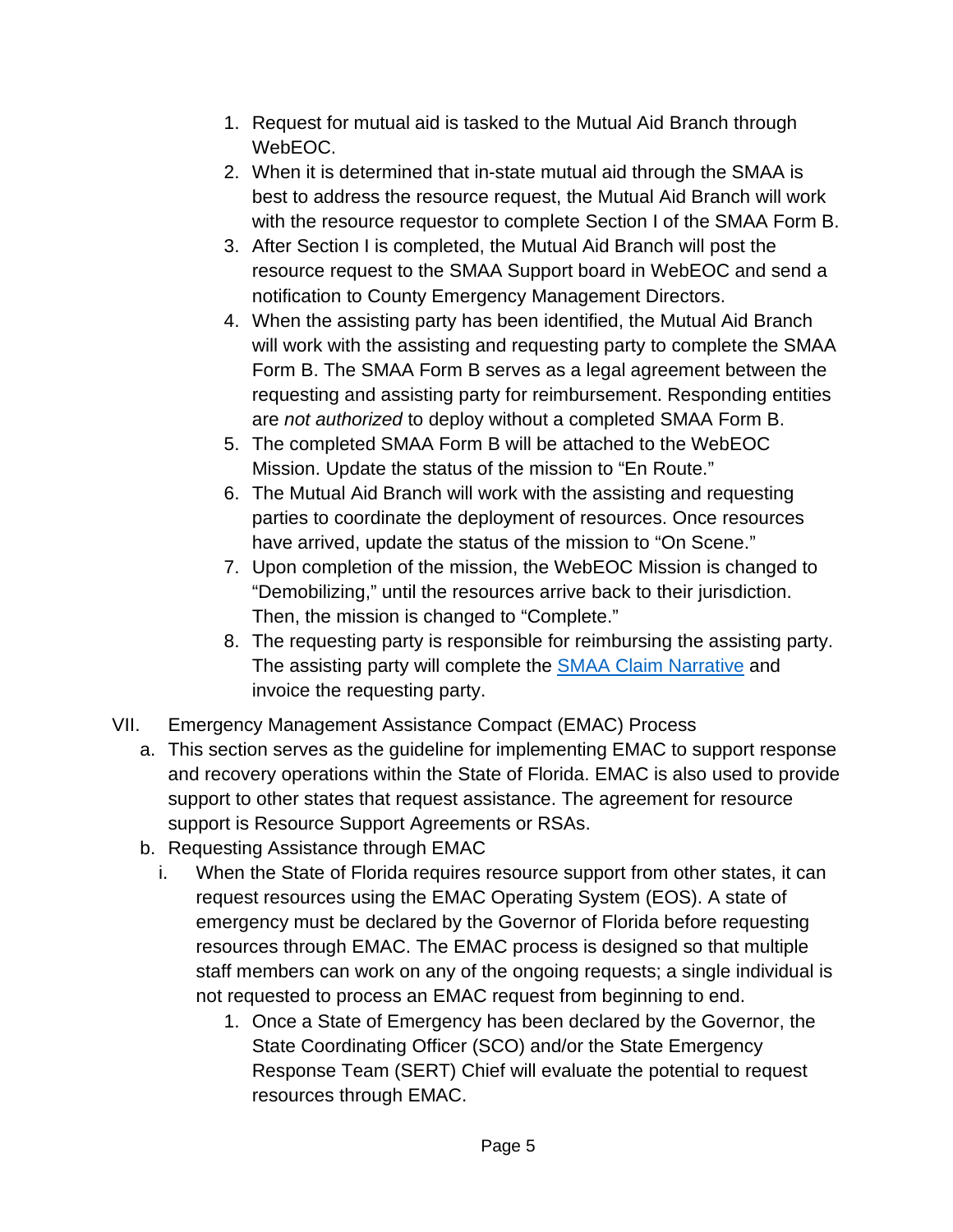- 2. If it is determined that EMAC is needed, the Mutual Aid Branch Director will then contact the standing A-Team within the Florida Division of Emergency Management.
- 3. The Mutual Aid Branch Director will then open an event in the EMAC Operating System (EOS). A Situation Report will be drafted based on information regarding the operational information, hours, and the meteorological information available. The Situation Report will then be broadcasted to all EMAC states and serve as a notification of the activation of EMAC for Florida.
- 4. The EMAC National Coordinating State will also be notified of the activation of EMAC in Florida. This will provide coordination for EMAC requests at the national level. The National Coordinating State will also coordinate with the activated state(s) for a daily conference call to address operational needs.
- 5. When a request for mutual aid is tasked to the Mutual Aid Branch through WebEOC, in-state mutual aid should be evaluated before determining that EMAC will be used to address a resource shortfall.
- 6. If it is determined that EMAC is the best means to fill the outstanding resource need, the Mutual Aid Branch will follow the process outlined in the EMAC Checklist to complete the RSA. **All resource requests should reference the [Florida EMAC Reimbursement Guidance.](https://floridadisaster.org/globalassets/dem/response/logistics/emac/emac-reimbursement-memo-final.pdf)**
- **7.** At the conclusion of a response event, the Mutual Aid Branch Director should send an e-mail to the assisting states detailing how to request reimbursement, where to send their reimbursement packets, and reference the Florida EMAC Reimbursement Guidance.
- c. Providing Assistance Through EMAC
	- i. Other EMAC member states will request assistance through EMAC for response or recovery that exceeds their capabilities. The EMAC Coordinator will receive a notification via e-mail or phone call that their Governor has declared the State of Emergency in their state and they may begin requesting resources through EMAC.
		- 1. The Mutual Aid Branch Director will gather the available information and brief the Director of the Division of Emergency Management, the State Logistics Chief, the Bureau Chief of Response, and any other essential personnel.
		- 2. The Director or their designee will determine Florida's ability to assist the requesting state. This decision is largely based on timing, available resources, and potential for impact to the state for 14 or more days.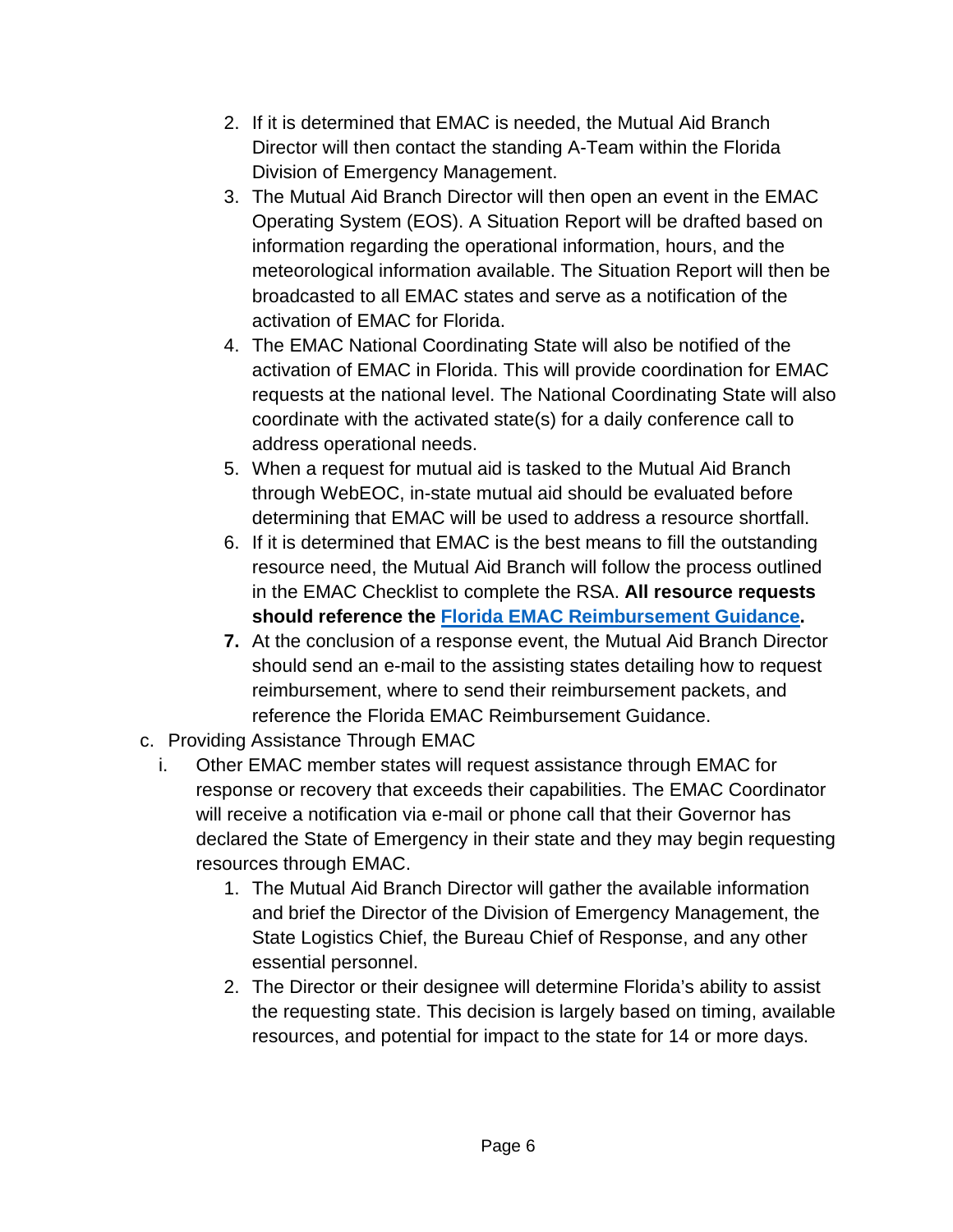- 3. If Florida can support EMAC requests from other states, the Mutual Aid Branch Director will work with the Director or their designee on individual requests.
- 4. The Mutual Aid Branch Director will request Operations to open a WebEOC database to document EMAC support provided.
- 5. If there are questions about the resource request, the Mutual Aid Branch Director should reach out to the Requesting State EMAC Coordinator.
- 6. The Mutual Aid Branch Director will work with the resource provider to complete a mission-ready package (using the MRP form on the [FDEM](https://floridadisaster.org/globalassets/dem/response/logistics/emac/copy-of-25-personnel---emac-mrp-with-cost-estimate-template.xlsx)  [Website\)](https://floridadisaster.org/globalassets/dem/response/logistics/emac/copy-of-25-personnel---emac-mrp-with-cost-estimate-template.xlsx) with a cost estimate for the resource.
- 7. The cost estimate is reviewed by the Director or designee. After approval, the Mutual Aid Branch Director will upload the offer to EOS for the requesting state to review.
- *8. Note: that in the event of an immediate life-safety need for the requested resource, an Authorized Representative may agree to work with a verbal offer to deploy the necessary resources. An RSA still needs to be processed for these missions to ensure cost reimbursement and coverage under EMAC for deployed personnel.*
- 9. If the offer is accepted, then Mutual Aid Branch Director will work with the Director or designee to sign Section 1 of the RSA.
- 10.After the requesting state signs Section 2 of the RSA, the RSA is complete. The Mutual Aid Branch Director will work with the resource provider to prepare the resources to deploy, which includes a predeployment briefing. This should include expected working conditions, mission documentation, and reimbursement tracking.
- 11.Each agency and participating individual(s) are responsible for documenting their own costs. Deployed personnel *must* document their deployment using ICS-214 forms.
- 12.Once the mission has been completed and all resources have returned, each participating agency will submit their reimbursement request, along with detailed supporting documentation to the Division of Emergency Management Finance & Administration Section.
- <span id="page-6-0"></span>VIII. Federal Resource Request (RRF) Process
	- a. Resource request forms are used to request federal resource support. The event must be a federally declared disaster to request federal support. The process for requesting federal resources is detailed below:
		- i. The lead agency of the ESF may identify a service or need based on a request from either an impacted local government or another ESF. These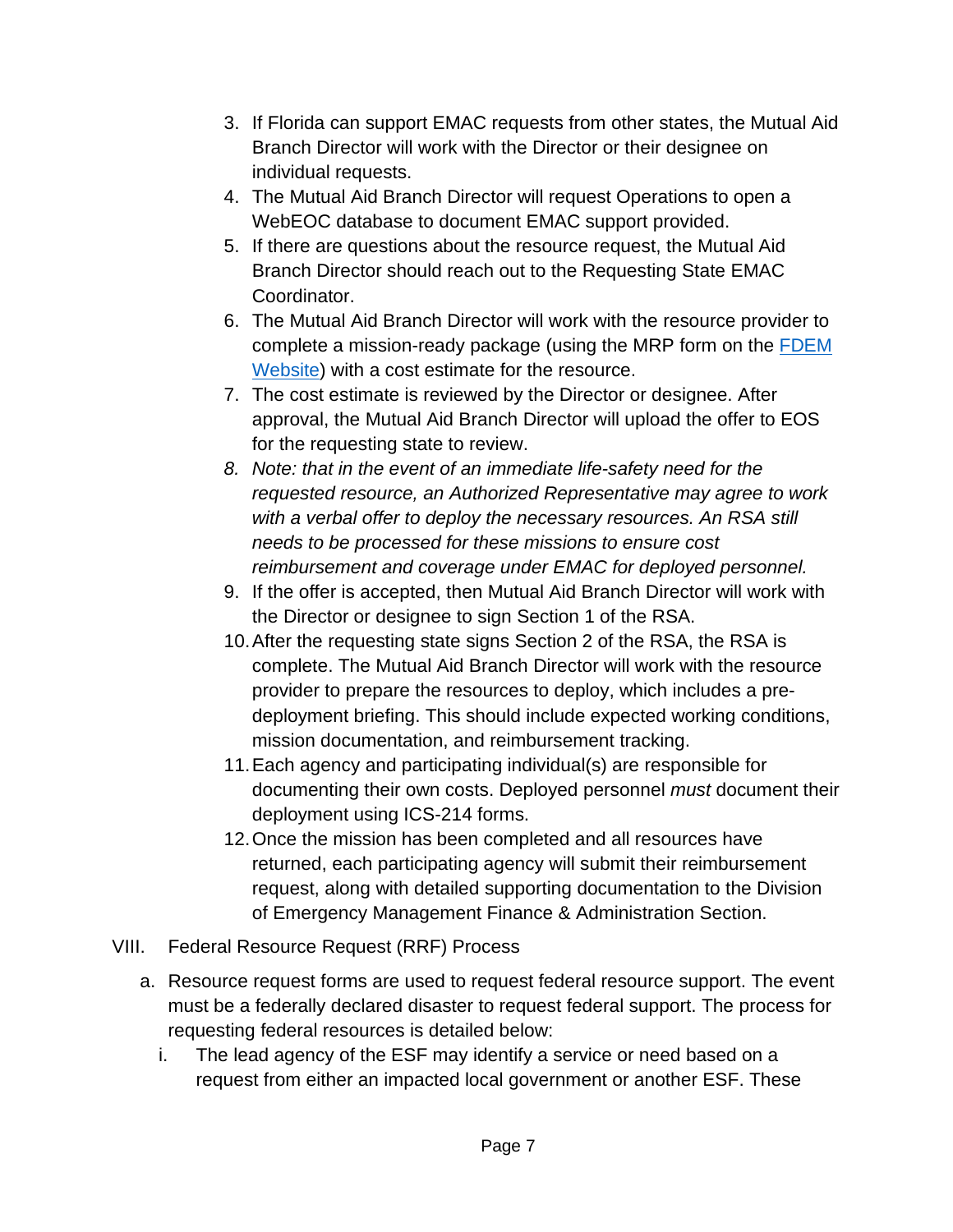needs can vary from ice, water, urban search & rescue teams, generators, meals, or other forms of life support and sustaining resources.

- ii. The lead agency or ESF must consider in-state mutual aid, purchasing, vendors, and EMAC support before requesting federal resources. The exception to this is if the resource that they are requesting is a specialized federal resource that is not available through another source.
- iii. The Mutual Aid Branch will work with the lead agency or ESF to complete Sections I and II of the RRF.
- iv. Once the RRF is complete, it will be attached to the request in WebEOC.
- v. The Mutual Aid Branch will print the RRF and bring it to an authorized representative for signature and approval. Only Authorized Representatives as designated in the memo between FDEM and FEMA Region IV Response.
- vi. After signature and approval, provide the signed RRF to the FEMA Operations Section Chief. If a team is not deployed to the SEOC, contact your FEMA State Representative to identify the RRF point of contact for the mission.
- vii. FEMA will provide a final RRF that includes the cost estimate and scope of work. The Mutual Aid Branch will review this information with a State Approving Official and identify any concerns or changes to be made.
- viii. The Mutual Aid Branch will continuously work with FEMA Operations, FEMA Logistics, and the FEMA Mission Assignment Managers to receive updates and maintain the status of the federal requests. This will be documented on the Daily Log with the Mutual Aid Branch.
- <span id="page-7-0"></span>IX. Roles & Responsibilities
	- a. The Mutual Aid Branch is staffed by multiple sources. The Division of Emergency Management, an EMAC A-Team, Statewide Mutual Aid Agreement assistance, and other state agencies may provide staffing to the Mutual Aid Branch in the event of an activation of the SEOC.
	- b. There are four main roles within the Mutual Aid Branch: The Mutual Aid Branch Director, Mutual Aid Branch Deputy Director, Mutual Aid Resource Tracker, and Mutual Aid Support Staff. For specific tasks for each of these roles, please see the Logistics Position Descriptions Document. A link to this document is included in the appendix section. In the event of a large-scale or catastrophic event that impacts the state, the Mutual Aid Branch Director must determine, in consultation with the State Logistics Chief, whether an EMAC A-Team is required to augment the current staff of the Mutual Aid Branch. The staff may also be augmented from another agency or county to staff the operational hours of the SEOC.
	- c. Mutual Aid Branch Director
		- i. The Mutual Aid Branch Director coordinates EMAC, SMAA, and RRF requests tasked to Mutual Aid. The Branch Director's primary role is to ensure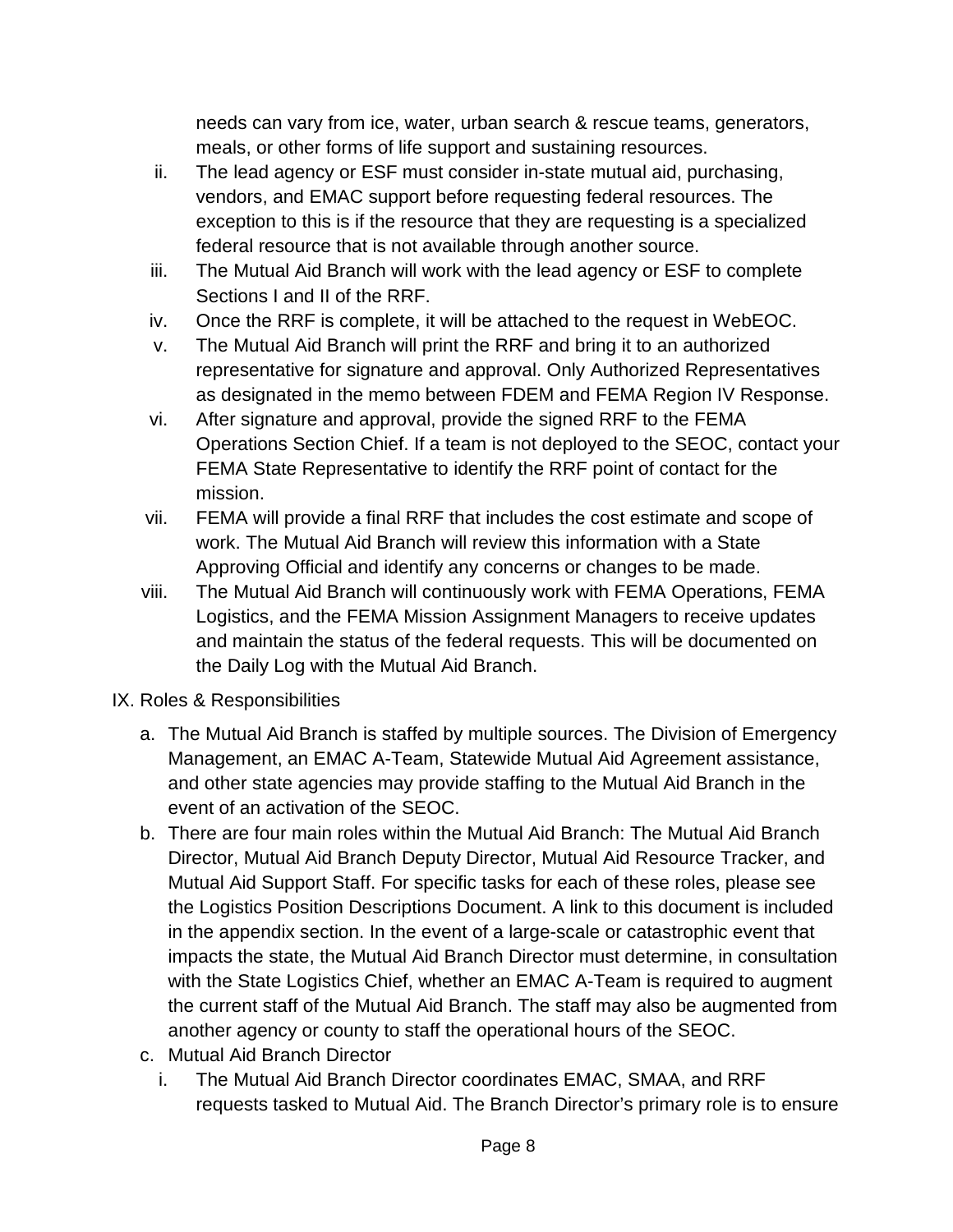missions are tasked and fulfilled in a timely manner. They are also the primary mutual aid coordinator during blue skies. The Mutual Aid Branch Director also maintains documentation of previous activations and maintains SOPs, job aids, and conducts training for the Mutual Aid Branch.

- ii. When notified of an SEOC activation, the Mutual Aid Branch Director will assume a pre-designated workstation in the State Emergency Operations Center. The Mutual Aid Branch Director is responsible for the missions tasked to the Mutual Aid Branch from the Logistics Section. The Mutual Aid Branch Director will communicate with the Logistics Section Chief to ensure that all mutual aid requests have been addressed.
- d. Mutual Aid Branch Deputy Director
	- i. The Mutual Aid Deputy Director supports the Mutual Aid Branch Director during SEOC activations. This position ensures continuity of operations if the Mutual Aid Branch Director is otherwise occupied or unavailable. The Mutual Aid Branch Deputy Director should work with the Mutual Aid Branch Director to identify the specific responsibilities that they will carry out. The Mutual Aid Branch Deputy Director should be able to step in in the absence of the Mutual Aid Branch Director.
- e. Mutual Aid Resource Tracker
	- i. The primary responsibility of the Mutual Aid Resource Tracker within the Mutual Aid Branch is to track incoming and outbound resources through EMAC, SMAA and other federal resources. This individual should be able to coordinate with multiple entities at once, to include assisting states, requesting ESFs, assisting counties, requesting counties, staff members of the Mutual Aid Branch, etc. This position is responsible for maintaining the Daily Log Spreadsheet.
	- ii. See Reporting Section below for more details.
- f. Mutual Aid Support Staff
	- i. Mutual Aid Support Staff augment the Mutual Aid Branch Director & Deputy Mutual Aid Branch Director. They manage WebEOC, maintain communication with resource requestors and providers to ensure that all mutual aid missions are completed in a timely and efficient manner.
	- ii. Mutual Aid Support Staff will primarily be responsible for monitoring communication via e-mail (the [mutualaid@em.myflorida.com](mailto:mutualaid@em.myflorida.com) inbox) and the phones at the SEOC desk.
- g. Florida National Guard (FLNG) EMAC A-Team Member
	- The FLNG EMAC A-Team Member is A-Team qualified and serves as a point of coordination for all EMAC requests from the Florida National Guard. They integrate with the Mutual Aid Branch as a support staff member but leverage their military expertise to assist with requests specific to the FLNG.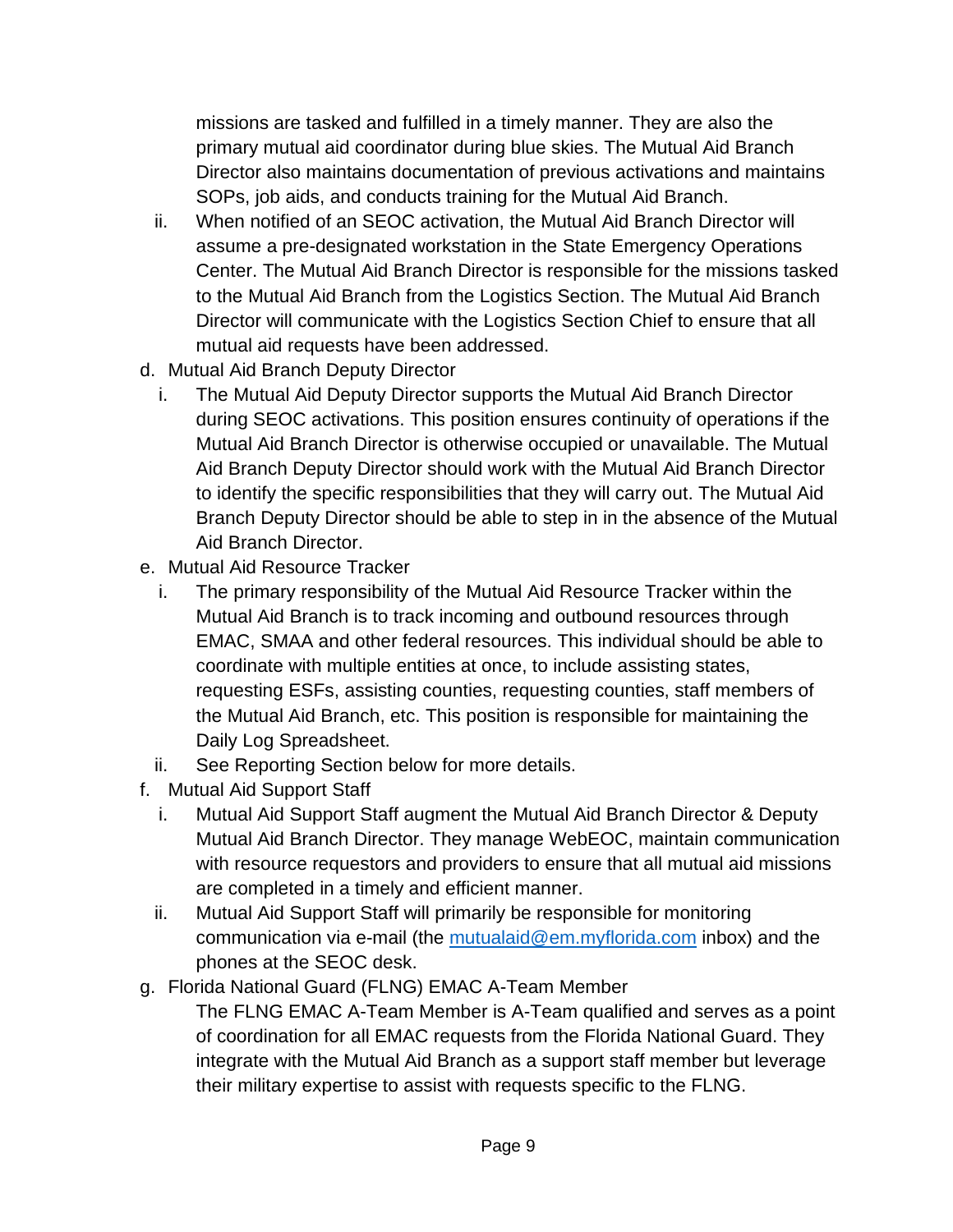- <span id="page-9-0"></span>X. Reporting
	- a. The Mutual Aid Branch maintains a daily log for resource tracking and reporting. The daily log is filed in the SERT Drive in the Mutual Aid folder, sorted by event.
		- i. The daily log spreadsheet should include the following information:
			- 1. Requesting entity
			- 2. Responding entity
			- 3. Mission number
			- 4. EMAC/RRF tracking number
			- 5. Description of requested assistance
			- 6. Estimated cost
			- 7. Mission Status
			- 8. Additional notes or details
	- b. The Mutual Aid Branch reports their estimated costs or "burn rates" each day to the FDEM Finance Section.
	- c. The Mutual Aid Branch also reports the missions and estimated costs to the State Logistics Chief for review.
		- i. The Report should include the following information:
			- 1. Up-to-date Daily Log Spreadsheet
			- 2. Number of EMAC Requests
			- 3. Number of assisting states
			- 4. Number of SMAA Requests
			- 5. Number of assisting jurisdictions
			- 6. Number of RRF Requests
			- 7. Any issues or concerns that need attention
- <span id="page-9-1"></span>XI. Mutual Aid Training
	- a. Mutual Aid Training for resource requestors
		- i. The Mutual Aid Branch Director is responsible for hosting annual training. This training should be held prior to the Atlantic Hurricane Season.
		- ii. This training informs resource requestors at the state and local levels how to request resources through SMAA, EMAC, and RRFs.
	- b. Mutual Aid Training for Mutual Aid Support Staff
	- iii. EMAC training is available from the National Emergency Management Association (NEMA) at the eLearning Center on the [EMAC website.](https://www.emacweb.org/) You must create a login and sign up to access the eLearning Center.
	- iv. NEMA provides online A-Team Training. More information on this course is available [here.](https://www.emacweb.org/index.php/elearning-course-summaries/emac-a-team-training-course-summary) The Mutual Aid Branch Director has the discretion to advise which personnel are eligible to complete this training. The course takes approximately 16 hours to complete.